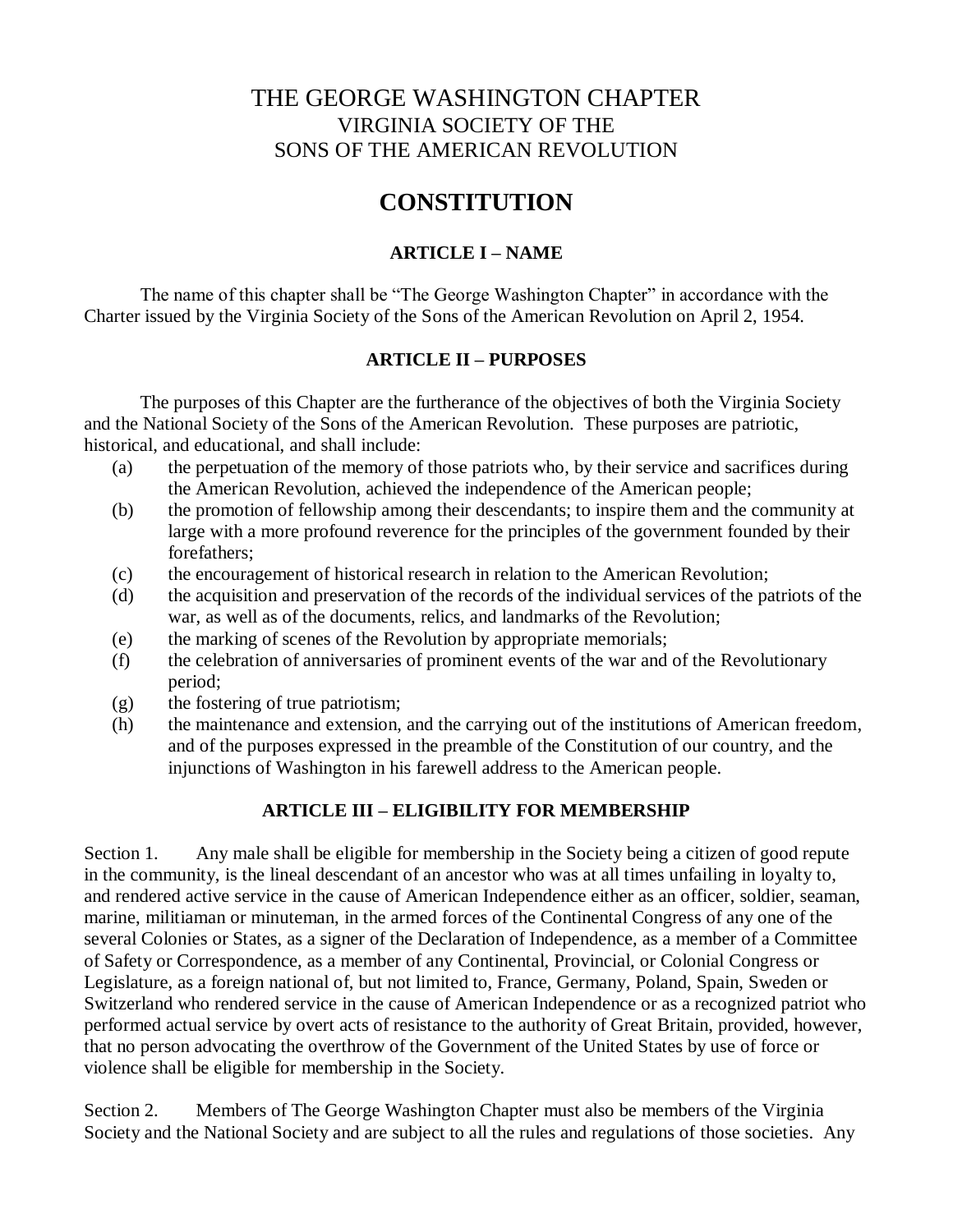provision of this Constitution or the Chapter Bylaws that conflict with the Constitution or Bylaws of the National or Virginia Society are void and shall have no effect.

Section 3. There shall be the following classes of membership:

- (a) Regular or Regular Life Member A man aged eighteen years and older who meets the requirements for membership outlined in section 1 above;
- (b) Junior Member A young man under the age of eighteen whose application has been approved in accordance with the Bylaws of the National Society. He may attend, but he pays no chapter dues and is not eligible to vote;
- (c) Memorial membership A deceased man of the same family as a current member of the Society whose application has been submitted and approved in accordance with the Bylaws of the National Society;
- (d) Associate Member A regular member of the National Society of the SAR who affiliates with the chapter and pays local chapter dues. He shall be approved by the Board of Managers and is entitled to all the privileges of regular members; and
- (e) Honorary Member conferred on a member by unanimous vote of all members present at a regular or special chapter meeting.

Section 4. Life National Society members shown above are exempt from the payment of National Society dues, but shall pay Virginia and local Chapter dues and other fees of regular Chapter members.

# **ARTICLE IV – OFFICERS AND BOARD OF MANAGERS**

Section 1. The Chapter shall elect the President, Vice-President, Secretary, and Treasurer at the November chapter meeting. They shall be installed at the December chapter meeting and hold office for one year or until their successors are elected and installed. They, with three elected Managers-at-Large, shall comprise the Board of Managers. Managers-at-Large shall be elected, one each successive year, and shall hold office for three years or until a successor is elected and installed. If more than one Manager-at-Large is elected in one year, the Nominating Committee shall specify the term for each nominee; if the election is contested, the nominee receiving the most votes shall have the longest available term; if the Nominating Committee fails to specify the term for each nominee and the election was not contested, the four officers may set the terms of Managers-at-Large. All elected Board members will be installed at an appropriate date.

Section 2. In addition to the above, the following shall be ex-officio members of the Board of Managers: Registrar, Chaplain, Master-at-Arms, Historian, and all committee chairmen. They are nonvoting positions, nominated by the President, confirmed by the Board of Managers, and shall serve at its pleasure.

Section 3. All elected positions are subject to, and eligible for, re-election, except the Members-at-Large, who shall not succeed themselves.

Section 4. The Board of Managers shall have the power and authority to manage the affairs of the Chapter. It shall review reports from committee chairmen and recommend to the membership resolutions and changes to Chapter policy, its Constitution, and Bylaws.

# **ARTICLE V – MEETINGS**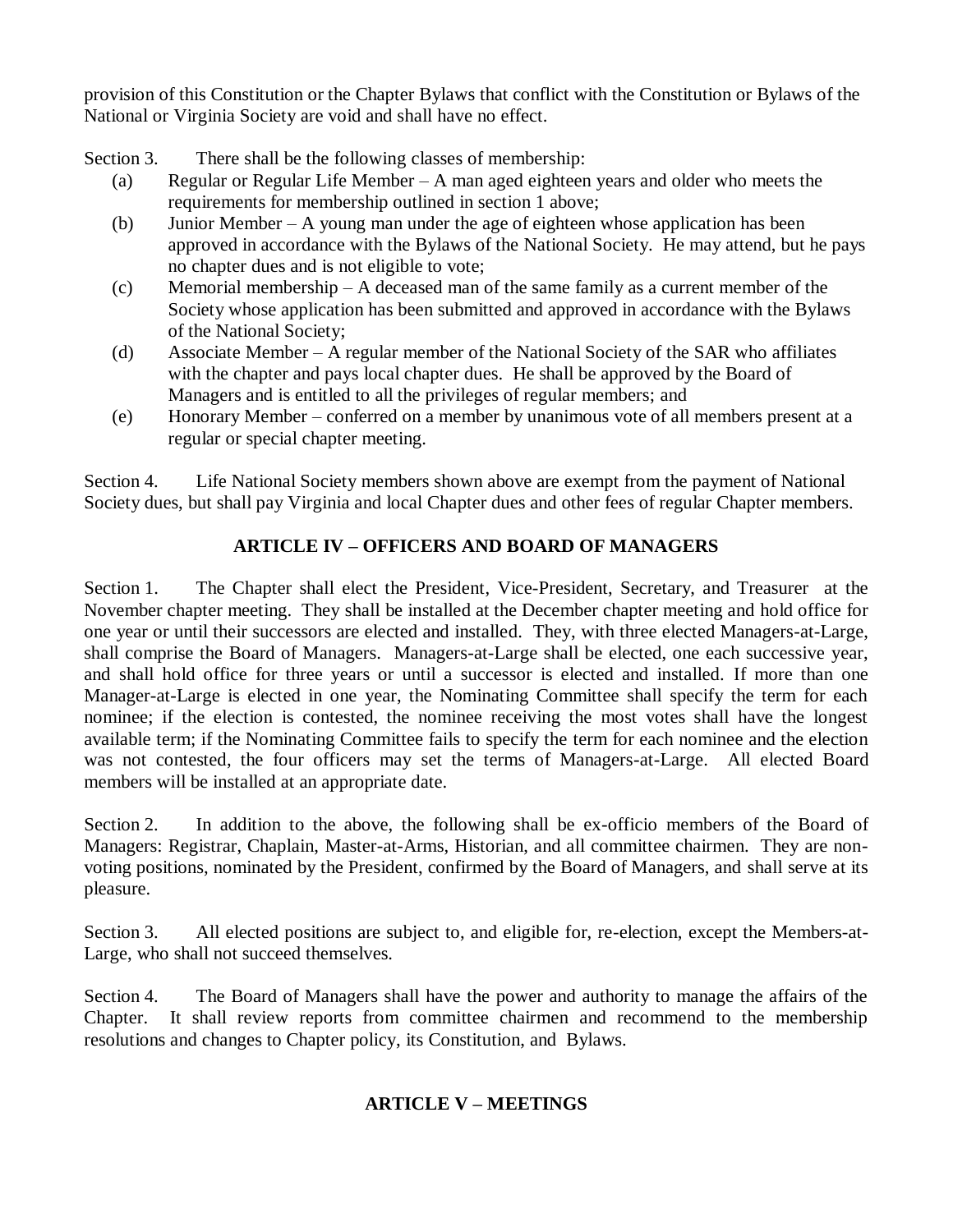Section 1. There will generally be monthly meetings of the Chapter. Except under unusual circumstances, meetings will not be held in June, July, and August. There shall be at least two Chapterwide business meetings annually, including the November meeting when election of the Board of Managers for the coming year will be held.

Section 2. Meetings shall be conducted in accordance with Robert's Rules of Order Newly Revised [\(www.robertsrules.com\)](http://www.robertsrules.com/).

#### **ARTICLE VI – AMENDMENTS**

This Constitution may be amended by an affirmative vote of two-thirds of the members present at a regular or special meeting of the Chapter. The proposed amendment must have been sent by the Secretary to the members at least thirty (30) days prior to the meeting date set to vote on the proposed amendment.

# **BY LAWS**

#### **BYLAW No. 1 MEMBERSHIP**

Section 1. Full membership in the Chapter is conferred on all regular and regular lifetime members and associate members and shall include the right to vote, hold office, and attend all functions, provided that the member has paid the current year's dues for the National Society, State Society, and the Chapter.

Section 2. Junior members and honorary members may participate in all Chapter activities except that they may not hold office, vote, or pay dues.

Section 3. Prospective members, with their sponsor members, may attend meetings and other events of the Chapter.

Section 4. Withdrawals from membership shall be in writing and addressed to the Chapter Secretary.

Section 5. Transfer may be given to any member in good standing upon written application to the Chapter Secretary. He may transfer to any other chapter or state society of the Sons of the American Revolution.

#### **BYLAW No. 2 CHAPTER OFFICERS**

President – He shall provide overall leadership in accordance with the policies and guidelines of the Chapter and the Virginia Society. He is responsible for the administrative conduct of the Chapter within the guidelines of the Chapter budget. He presides at all meetings of the Chapter and the Board of Managers, exercising of the functions of a presiding officer. He shall be an ex-officio member of all committees except the Nominating Committee. He serves as the Chapter's duly designated representative on the Board of Managers of the Virginia Society of the Sons of the American Revolution.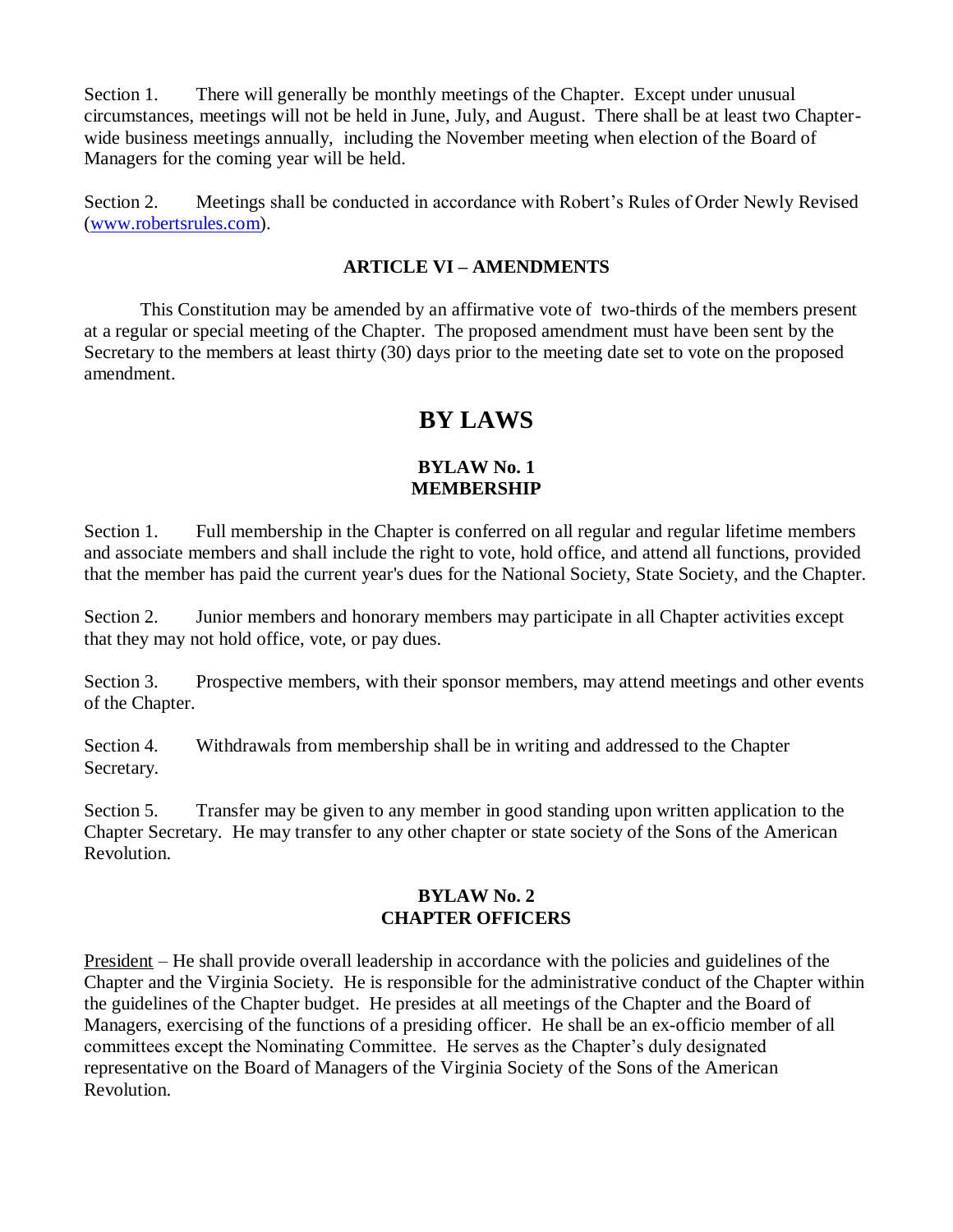Vice-President – He assists the President in the discharge of his duties. In the absence of the President he acts for the President including acting as ex-officio member of all committees except the Nominating Committee. He is Chairman of the Program Committee, responsible for all aspects of Chapter programs at regular meetings. He serves as alternate representative on the Board of Managers of the Virginia Society of the Sons of the American Revolution.

Secretary – He shall provide members with notice before all regular and special meetings of the Chapter and meetings of the Board of Managers. This notice may be included in the newsletter, sent by e-mail and/or posted on the chapter website. He shall provide complete minutes of all Chapter and Board of Managers meetings, providing a summary of them for approval at the next meeting of the appropriate group. He shall keep other Chapter administrative records as requested by the President. At year's end he shall transfer them to the Chapter Historian for proper retention or disposition. He shall maintain control over Chapter correspondence and reports as directed by the President and the Board of Managers. He is responsible for providing the membership with a Chapter roster, updating it regularly with needed revisions.

Treasurer – The Treasurer shall have custody of the funds of the Chapter and shall sign all checks drawn on the Chapter's behalf. Checks drawn in an amount in excess of \$2,000 shall be co-signed either by the President or Vice-President. He shall collect all fees and dues from members and applicants for membership, and shall transmit those amounts due the State and National Societies to the State Treasurer. He shall prepare a budget and submit it for approval to the incoming Board of Managers at their first meeting. Expenditures during the year in excess of \$1,000 not included in the budget must first be approved by the Board of Managers. He shall keep an accurate account of his receipts and disbursements, which shall be audited each year as directed by the Board of Managers. All receipts shall be deposited to the Chapter's account, and all disbursements shall be by check only. In addition, he shall furnish such information relative to the Chapter's funds as the President and Board of Managers may require. He shall prepare an annual financial statement for the fiscal year, and shall submit it to the Secretary for distribution to the members. He shall file IRS form 990N annually (by May  $15<sup>th</sup>$ ) as well as other forms or financial documents that may be required by the Internal Revenue Service.

### **BYLAW No. 3 BOARD OF MANAGERS**

Section 1. The Board of Managers shall provide active management and control of all Chapter activities including all programs, projects, awards, and public ceremonies. In addition, they shall exercise complete financial and budgetary authority over Chapter monies, assets, and expenditures. They shall set the amount of the annual dues to be paid by the Chapter membership.

Section 2. The President shall nominate members to fill elected offices which become vacant between elections, serving only until the next election. All such nominees shall be subject to confirmation by the Board of Managers before they assume office.

### **BYLAW No. 4 EX-OFFICIO MEMBERS OF THE BOARD OF MANAGERS**

Ex-officio officers nominated by the President and approved by the Board of Managers shall participate and report to the Board of Managers but shall have no vote.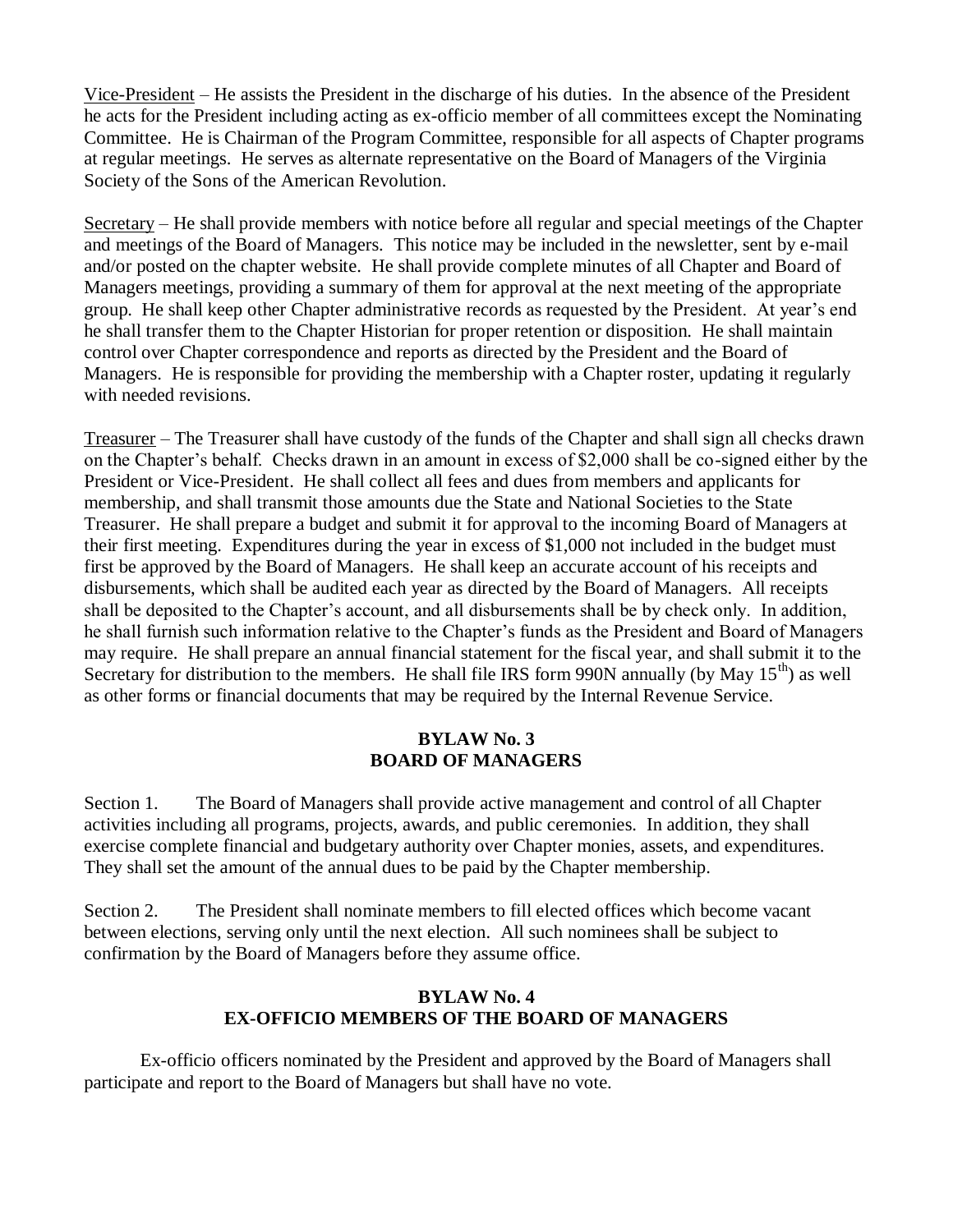Registrar– The Registrar shall be responsible for preparing and submitting applications and supplemental applications to the state registrar as well as assisting prospective members with assembling the required documentation. The registrar may be assisted by one or more assistant registrars, who work under the supervision of the registrar.

Chaplain – The Chaplain shall be responsible for offering invocations and benedictions at the opening and closing of meetings or other events where prayers are appropriate. The Chaplain also serves as Chairman of the Amenities Committee.

Master-at-Arms – The Master-at-Arms shall be responsible for preserving order as the presiding officer may direct. He shall be responsible for the placement of the flags and banners at meetings and at special ceremonies.

Historian – The Historian shall serve as the custodian of the Chapter's charter, the awards and other forms of recognition received by the Chapter, and records and such other documents as the Chapter's officers shall deliver to him for safe keeping.

### **BYLAW No. 5 COMMITTEES**

Section 1. Standing Committees

Immediately following the annual meeting, the incoming President shall appoint the chairmen of the following Standing Committees (unless the chairman is specified by these bylaws):

Amenities Committee – Responsible for arranging hospital calls, sending "get well" cards and condolences, and organizing delegations to attend local SAR funerals. The Chaplain shall be Chairman of this committee.

Flag Committee – Responsible for presenting at least one SAR Flag Certificate each year and reporting the presentation to the Virginia Society's Flag Committee. At the request of any member, the committee shall prepare a flag certificate for presentation by that member.

Program Committee – Responsible for both the development and content of programs including speaker selection, necessary arrangements for presentation, and the order of conduct of the meeting. The Vice-President shall be Chairman of this committee.

Public Relations Committee – Responsible for preparing and distributing news of Chapter activities to the members, National and State Societies, and local news media. They shall keep abreast of the activities of the Sons of the American Revolution at all levels, informing the Chapter members, and encouraging their participation where appropriate. The Committee shall assist the Registrar in recruiting new members by publicizing the availability and value of SAR membership. The Secretary shall be Chairman of this committee, and he may appoint a vice-chairman to assist him in these important duties. The Editor of the Chapter Newsletter and the Webmaster shall be a member of this committee

Audit Committee – Responsible for the annual audit of the Treasurer's accounts and such other audit actions as the Board of Managers may direct.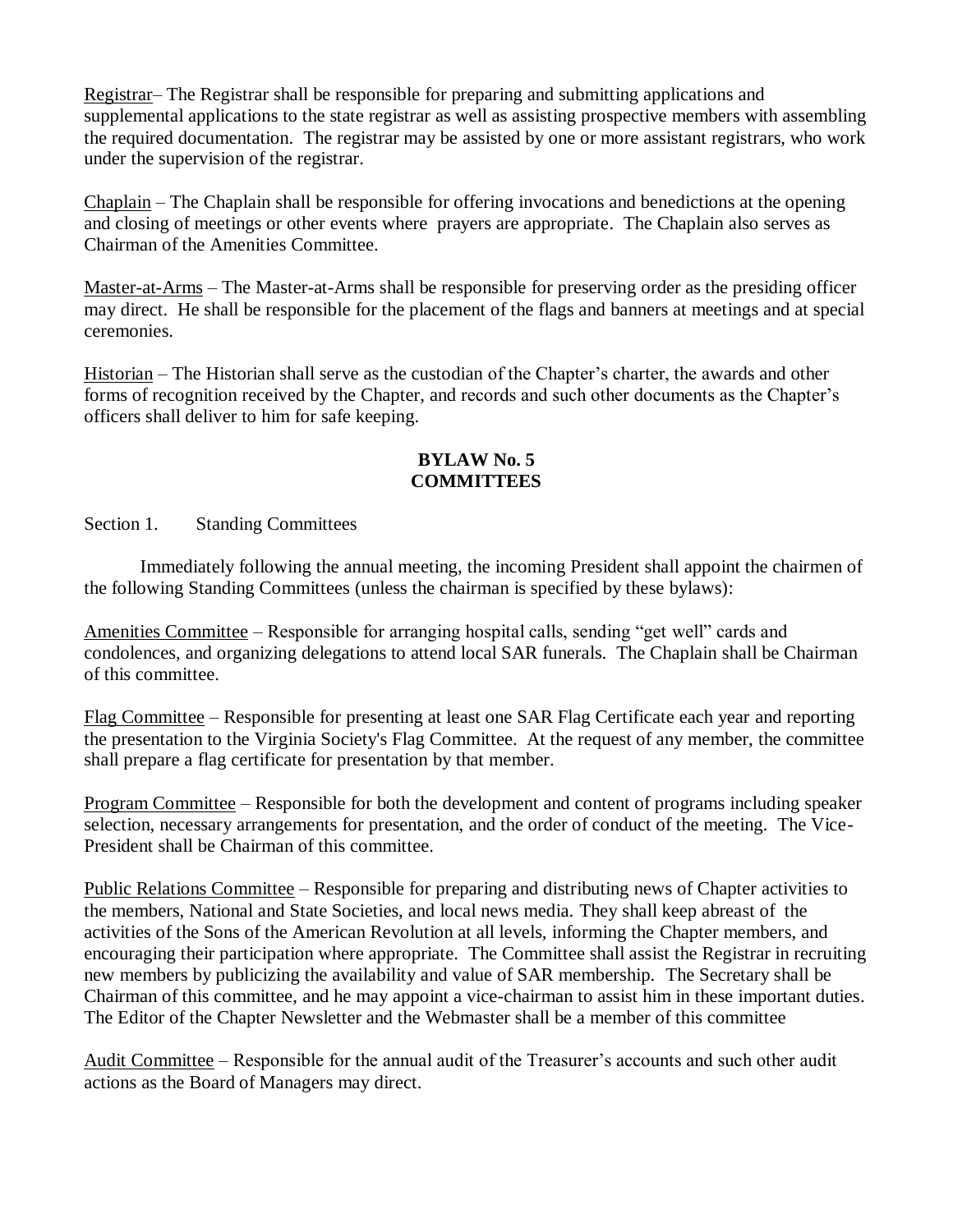Youth Activities Committee – Responsible for handling all chapter relations with private and public schools in the Northern Virginia area, including, but not limited to: Good Citizenship Awards, the George S. & Stella M. Knight Essay Contest, the Joseph H. Rumbaugh Historical Orientation Contest, and the Children of the American Revolution.

Awards Committee – Responsible for the development and execution of the Chapter's Awards Program. They shall recommend honorees for both intra-SAR and awards for deserving outsiders in fields such as education, public safety, military achievement, writing, and similar fields relating to the objectives of SAR. They shall implement details of awards presentations approved by the Board of Managers.

Scouting Committee – Responsible for recommending sponsorship of scouting programs to the Board of Managers and for implementing such programs through dealings with local Boy Scout troops and troop councils. They shall provide SAR recognition where appropriate to scouting activities and individuals.

Property Management Committee – Have custodial responsibility for all physical property of the Chapter to include flags, banners, uniforms, and other acquired clothing and equipment. They shall be responsible for its safe storage and maintenance. If the property is in the custody of another member, they shall keep an inventory of such property and update it annually. The Quartermaster is the chairman of the Property Management Committee.

Graves Registration Committee – Responsible for the identification, documentation, and registration for publication by the National Society of any grave of a Revolutionary War serviceman or patriot. All Society members shall assist this committee in locating the graves of their Revolutionary ancestors and other servicemen and patriots, and shall advocate for the proper marking of such graves.

#### Section 2. Special Committees

The President may appoint the Chairmen and members of any special committees created by the Chapter or Board of Managers except the Nominating Committee, which is appointed by the Board of Managers. The Nominating Committee, composed of at least two former Chapter presidents and at least one member who is not presently a member of the Board of Managers, shall submit its nominations for the Officer and Manager(s)-at-Large positions, notifying the Chapter members by Newsletter or other means prior to the November election.

All other special committees shall be appointed by the President. Normally, such committees are appointed to meet a special short-term need and are normally for a short, specified duration.

#### **BYLAW No. 6 DUES**

Section 1. National and state society dues are set by those societies. The dues for the Chapter are set by action of the Board of Managers. Payment of all dues shall be by November 15 of the year preceding the year for which the dues are paid so that dues may be transmitted to the state society in a timely fashion. The Virginia Society Bylaws state that "if a member has failed to pay his dues by January 1, he shall be dropped from the roles of membership of the Virginia Society."

Section 2. Applications for memberships approved in November or December which included dues payment shall be credited with dues payment for the following year. All new applications made and approved during a calendar year are exempt from dues payment for that year.